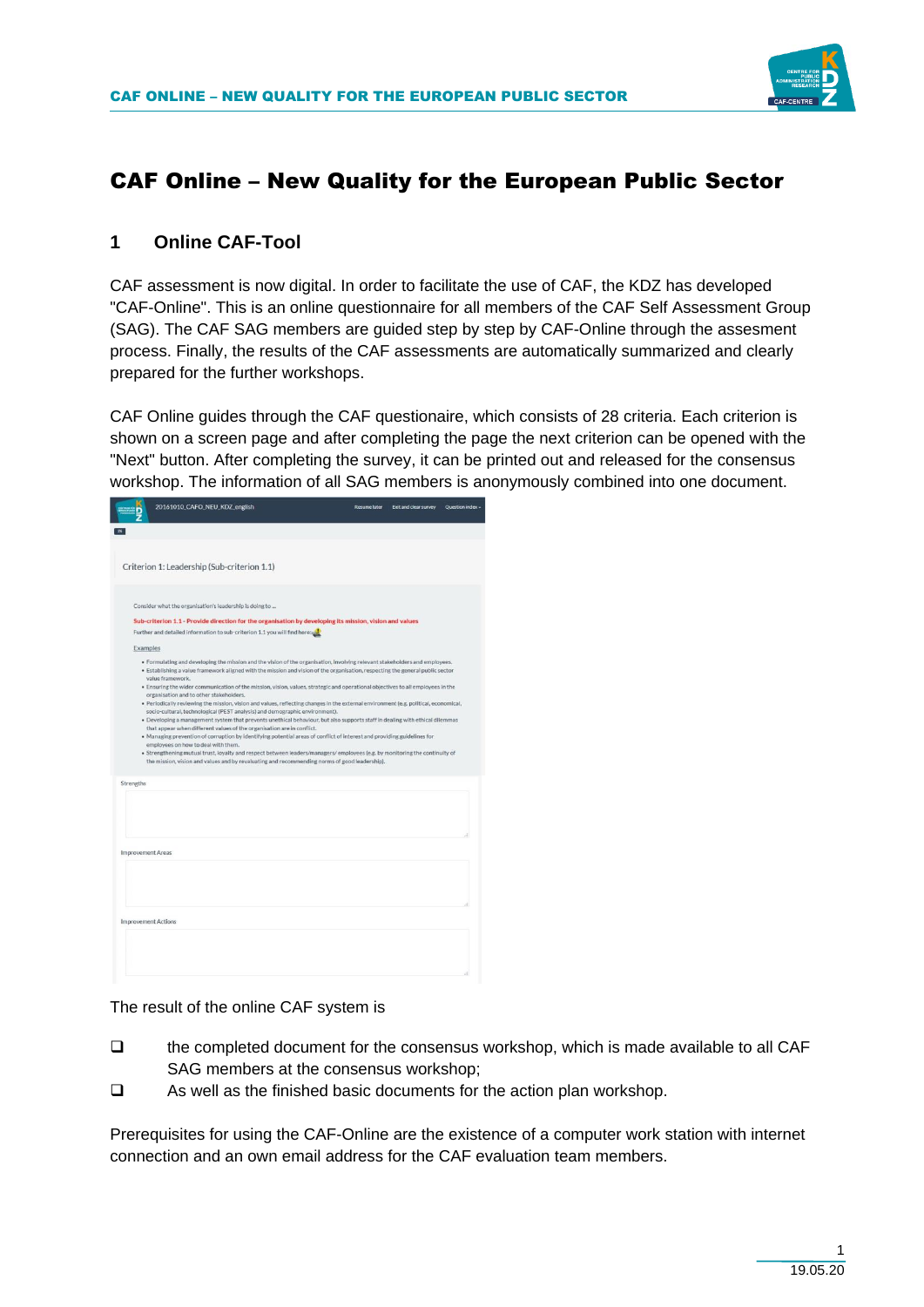

# **2 Operation of CAF-Online**

Individual organizations that want to implement the CAF with CAF-Online the KDZ offers the "CAF-Online standard"-service.

#### **KDZ services**

- ❑ Set up the CAF online on the KDZ server
- ❑ Provision of a guideline "Using the CAF online tool"
- ❑ Import and invite the SAG members
- ❑ Administration of CAF-Online for 6 weeks
- ❑ Hotline for questions from SAG members and programme manager
- ❑ Reminder for not yet completed reviews
- ❑ Merging the input of the SAG members in MS Excel
- ❑ Document for participants of the consensus workshop (MS Excel)
- ❑ Template for documenting the results of the consensus workshop (MS Excel)
- ❑ Comparison of the organization's consensus results with existing average
- ❑ List of strengths and potential for improvement as well as list of measures are generated automatically

### **Costs: 1,800 euros excluding VAT per CAF self-assessment team (up to 15 people)**

# **3 Power use of CAF Online**

For power user of CAF-Online special packages can be offered.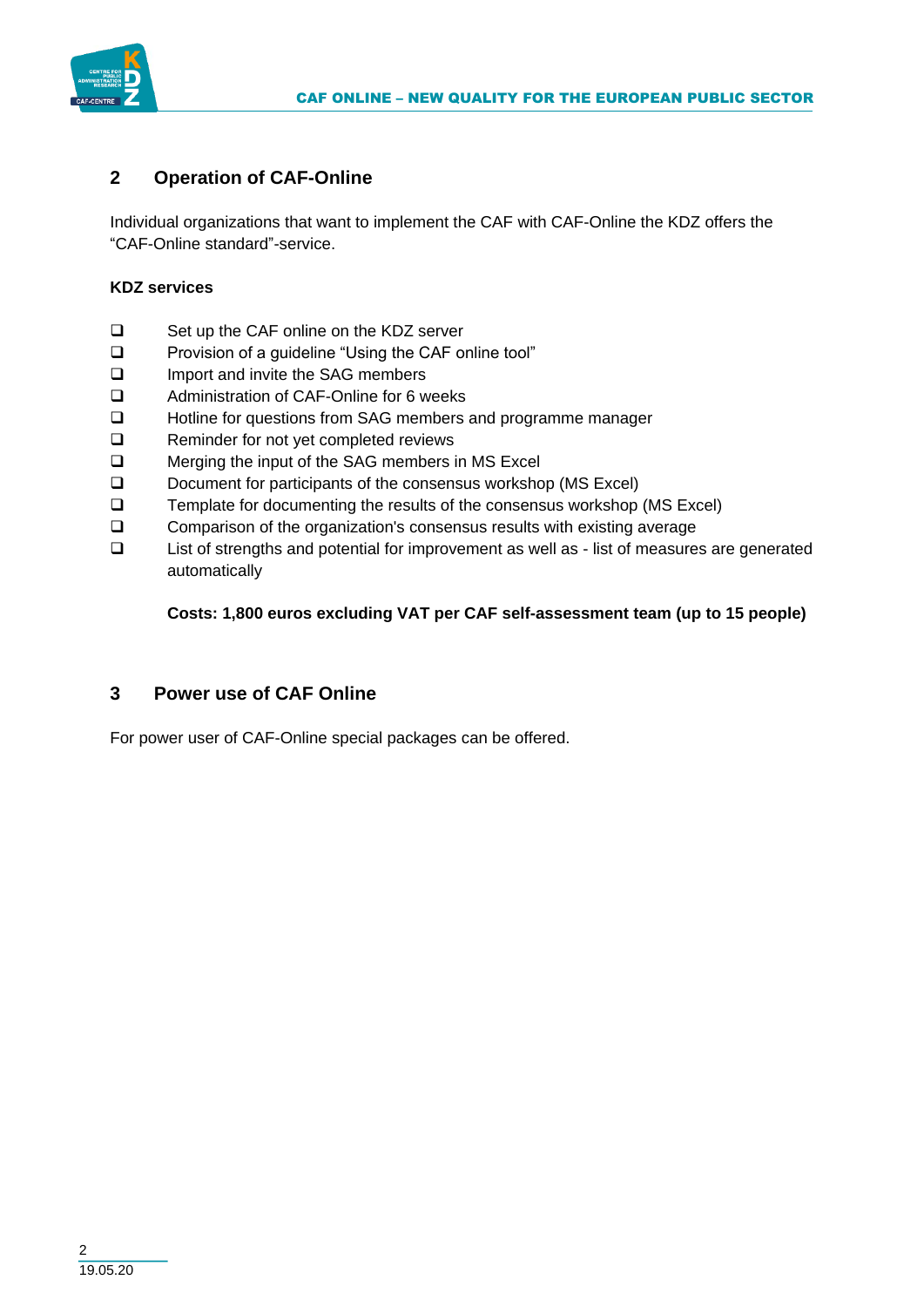

#### **4 Further details of CAF-Online**

The cornerstones of the online system are:

- ❑ Online CAF questionnaire in the open source questionnaire tool "Limesurvey".
- ❑ The "Limesurvey" program runs on the KDZ server and is administered by KDZ.
- ❑ For each of the 28 criteria, strengths, potential for improvement and suggestions for improvement are to be entered in text fields and an evaluation (0 - 100 points).
- ❑ Each assessment team member is automatically invited to participate in the CAF selfassessment by e-mail and receives a personal access code.
- ❑ The anonymity of the input of the assessment team members is guaranteed. The system settings of CAF-Online exclude that entries by an individual can be tracked.
- ❑ The evaluation process does not have to be carried out in one pass, but can be interrupted. The intermediate result is temporarily stored on the server and displayed again with the access code the next time it is called up.
- ❑ Reminder emails can be sent automatically or manually to those evaluation team members who have not yet completed the CAF questionnaire.
- ❑ After all CAF SAG members have filled out the CAF questionnaires, an Excel document is automatically created for the consensus and action plan workshop.
- ❑ The Excel document for the consensus and action plan workshop includes - an anonymized summary of the results of the online CAF survey for each criterion (summary of the strengths noted, potential for improvement, suggested measures and scores by the members of the SAG),
	- a prepared, unfilled consensus grid for use in the consensus workshop;

- It offers space per criterion to document the consensus of the CAF team - i.e. Record strengths, potential for improvement, measures and point evaluation.

- an automatic comparison of the consensus results of the organization (unit) with the existing averages,

- Spreadsheets that are automatically generated from the consensus result (e.g. list of strengths and weaknesses, list of measures); These are basic documents for the action plan workshop.